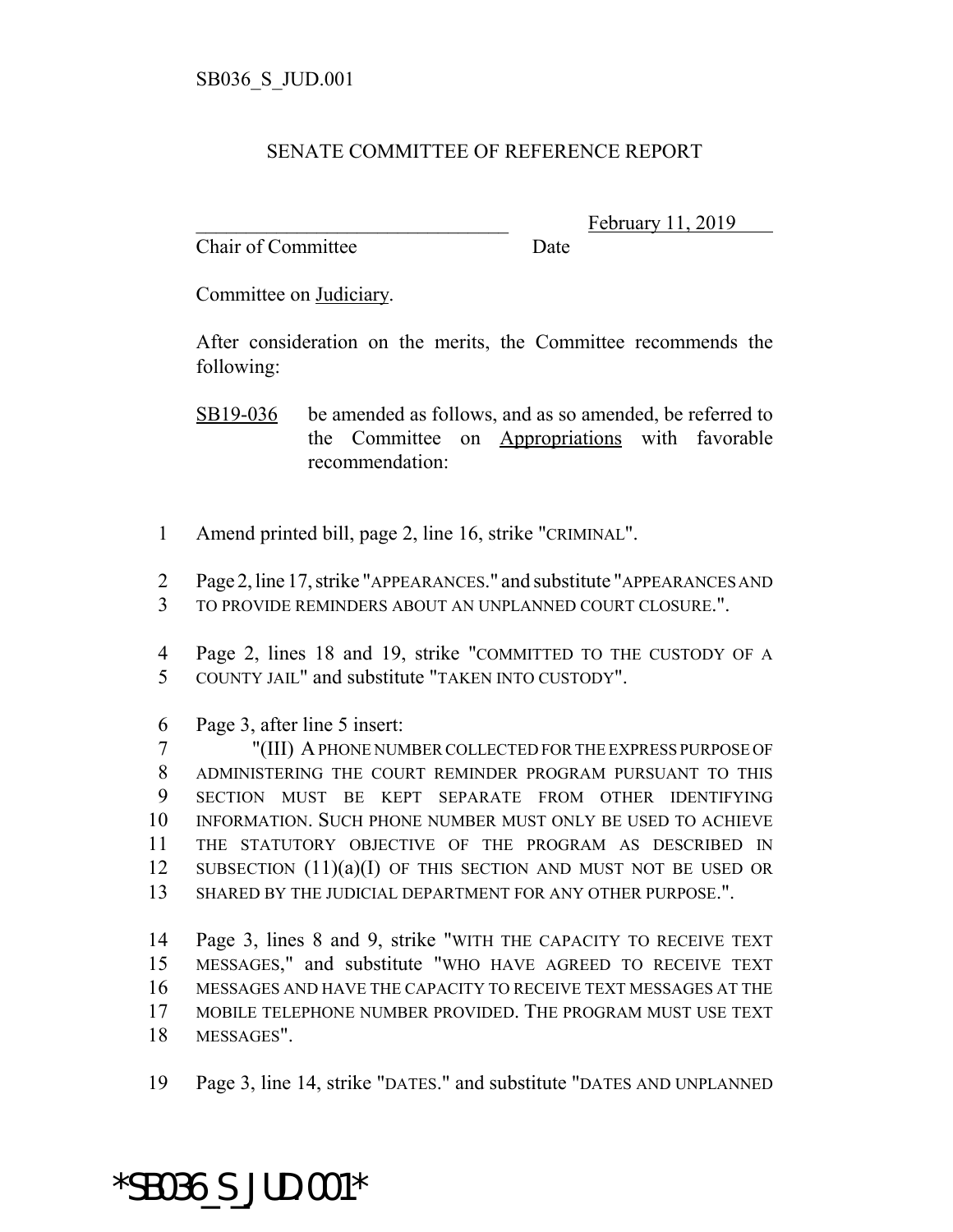## COURT CLOSURES.".

Page 3, strike lines 23 and 24 and substitute:

 "(II) PROVIDE AN ALERT TO A DEFENDANT OR JUVENILE PARTICIPANT WHO MISSES COURT THAT THE DEFENDANT OR JUVENILE HAS MISSED COURT AND THAT THE DEFENDANT OR JUVENILE SHOULD IMMEDIATELY CONTACT HIS OR HER ATTORNEY, IF THE DEFENDANT OR JUVENILE HAS ONE, OR THE COURT TO DETERMINE NEXT STEPS;".

 Page 4, line 12, strike "APPEARANCES." and substitute "APPEARANCES AND REMIND THEM OF AN UNPLANNED COURT CLOSURE.".

- Page 4, line 22, after "DEFENDANT'S" insert "OR JUVENILE PARTICIPANT'S".
- Page 5, strike line 12 and substitute:
- "(h) AS USED IN THIS SUBSECTION (11), UNLESS THE CONTEXT OTHERWISE REQUIRES:
- (I) "ELIGIBLE COURT" MEANS".

Page 5, after line 15 insert:

 "(II) "JUVENILE PARTICIPANT" MEANS A JUVENILE WHO HAS BEEN ALLEGED TO HAVE COMMITTED A DELINQUENT ACT, AS DEFINED IN 18 SECTION 19-1-103 (36), WHO IS REQUIRED TO APPEAR BEFORE AN ELIGIBLE COURT. "JUVENILE PARTICIPANT" INCLUDES THE JUVENILE'S PARENT, GUARDIAN, OR LEGAL CUSTODIAN.

 **SECTION 2.** In Colorado Revised Statutes, **add** 13-1-138 as follows:

 **13-1-138. Notification of court reminder program.** A COURT THAT PARTICIPATES IN THE COURT REMINDER PROGRAM ESTABLISHED IN SECTION 13-3-101 (11)(a)(I) SHALL NOTIFY A CRIMINAL DEFENDANT OR JUVENILE PARTICIPANT, AS DEFINED IN SECTION 13-3-101 (11), AT EACH COURT APPEARANCE THAT THE INDIVIDUAL CAN ELECT TO PROVIDE A MOBILE TELEPHONE NUMBER THAT WILL BE USED BY THE COURT SOLELY TO PROVIDE TEXT MESSAGE REMINDERS FOR FUTURE COURT DATES AND UNPLANNED COURT CLOSURES, AND SHALL PROVIDE THE OPPORTUNITY FOR THE INDIVIDUAL TO PROVIDE A MOBILE TELEPHONE NUMBER OR UPDATE A MOBILE TELEPHONE NUMBER FOR THAT PURPOSE.

 **SECTION 3.** In Colorado Revised Statutes, **add** 16-4-105.5 as follows:

 **16-4-105.5. Notification of court reminder program.** A PERSON RELEASED ON BOND PURSUANT TO THIS PART 1 WHO IS ORDERED TO

 $*$ SB036 S JUD.001 $*$  -2-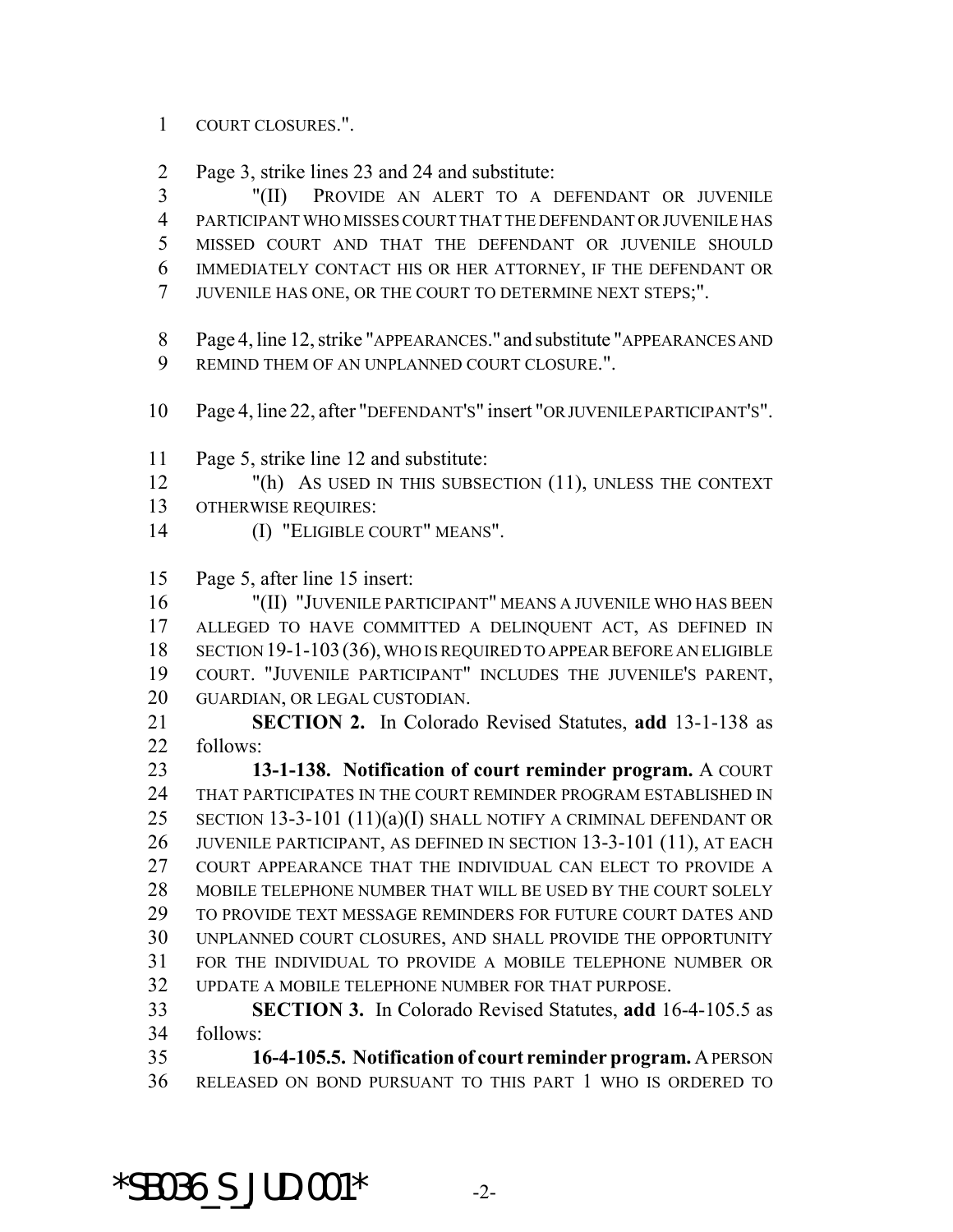APPEAR IN A COURT THAT PARTICIPATES IN THE COURT REMINDER PROGRAM ESTABLISHED IN SECTION 13-3-101 (11)(a)(I), AND ANY PERSON OTHERWISE ORDERED TO APPEAR IN A COURT THAT PARTICIPATES IN THE PROGRAM, MUST BE NOTIFIED THAT THE PERSON CAN ELECT TO PROVIDE A MOBILE TELEPHONE NUMBER THAT WILL BE USED BY THE COURT SOLELY TO PROVIDE TEXT MESSAGE REMINDERS FOR FUTURE COURT DATES AND UNPLANNED COURT CLOSURES, AND MUST BE PROVIDED THE OPPORTUNITY TO PROVIDE A MOBILE TELEPHONE NUMBER OR UPDATE A MOBILE TELEPHONE NUMBER FOR THAT PURPOSE.

 **SECTION 4.** In Colorado Revised Statutes, **add** 16-4-206 as follows:

 **16-4-206. Notification of court reminder program.** A PERSON RELEASED ON BOND PURSUANT TO THIS PART 2 WHO IS ORDERED TO APPEAR IN A COURT THAT PARTICIPATES IN THE COURT REMINDER PROGRAM ESTABLISHED IN SECTION 13-3-101 (11)(a)(I), AND ANY PERSON OTHERWISE ORDERED TO APPEAR IN A COURT THAT PARTICIPATES IN THE PROGRAM, MUST BE NOTIFIED THAT THE PERSON CAN ELECT TO PROVIDE A MOBILE TELEPHONE NUMBER THAT WILL BE USED BY THE COURT SOLELY TO PROVIDE TEXT MESSAGE REMINDERS FOR FUTURE COURT DATES AND UNPLANNED COURT CLOSURES, AND MUST BE PROVIDED THE OPPORTUNITY TO PROVIDE A MOBILE TELEPHONE NUMBER OR UPDATE A MOBILE TELEPHONE NUMBER FOR THAT PURPOSE.".

- Renumber succeeding sections accordingly.
- Page 5, lines 16 and 17, strike "**amend** (2)(b); and".
- Page 5, strike lines 20 through 22.

 Page 5, line 23, strike "PERSON'S" and substitute "PERSON CAN ELECT TO PROVIDE A MOBILE TELEPHONE NUMBER THAT WILL SOLELY BE USED TO PROVIDE TEXT MESSAGE REMINDERS OF FUTURE COURT DATES AND UNPLANNED COURT CLOSURES, AND PROVIDE AN OPPORTUNITY FOR THE PERSON TO PROVIDE A MOBILE TELEPHONE NUMBER FOR THAT PURPOSE.".

Page 5, strike lines 24 through 26.

Page 5, after line 26 insert:

- "**SECTION 6.** In Colorado Revised Statutes, 19-2-507, **add**
- (5)(b.5) as follows:
- **19-2-507. Duty of officer screening teams notification -**

 $*$ SB036 S JUD.001 $*$  -3-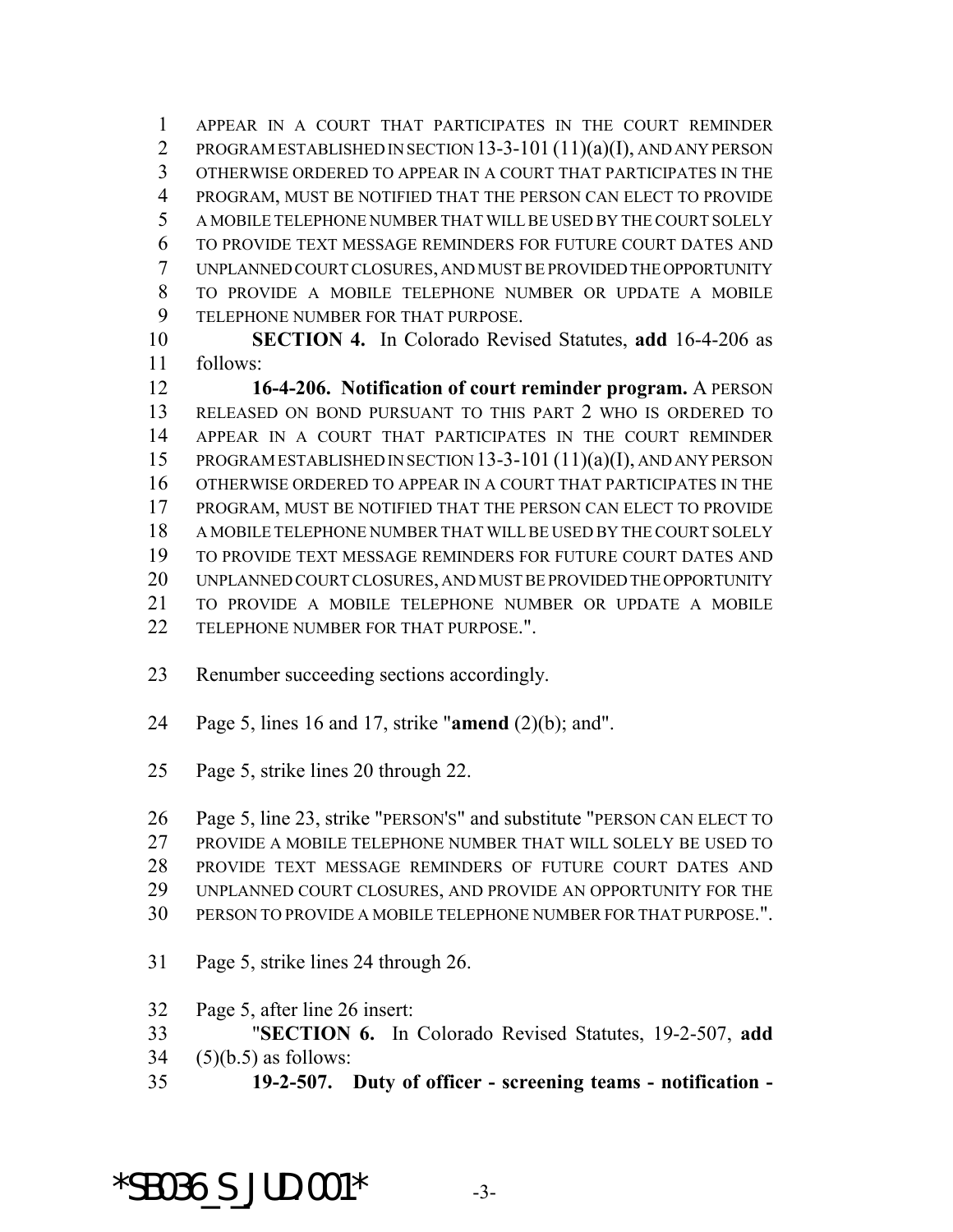**release or detention.** (5) (b.5) A LAW ENFORCEMENT OFFICER WHO SERVES A JUVENILE OR A JUVENILE'S PARENT, GUARDIAN, OR LEGAL CUSTODIAN WITH A WRITTEN PROMISE TO APPEAR IN A COURT THAT PARTICIPATES IN THE COURT REMINDER PROGRAM ESTABLISHED IN SECTION 13-3-101 (11)(a)(I) SHALL NOTIFY THE PERSON SERVED THAT THE JUVENILE AND THE JUVENILE'S PARENT, GUARDIAN, OR LEGAL CUSTODIAN CAN ELECT TO PROVIDE A MOBILE TELEPHONE NUMBER THAT WILL BE USED BY THE COURT SOLELY TO PROVIDE TEXT MESSAGE REMINDERS FOR FUTURE COURT DATES AND UNPLANNED COURT CLOSURES, AND SHALL PROVIDE THE OPPORTUNITY FOR THE JUVENILE AND THE JUVENILE'S PARENT, GUARDIAN, OR LEGAL CUSTODIAN TO PROVIDE A MOBILE TELEPHONE NUMBER OR UPDATE A MOBILE TELEPHONE NUMBER FOR THAT PURPOSE.

 **SECTION 7.** In Colorado Revised Statutes, 19-2-509, **add** (9) as follows:

 **19-2-509. Bail.** (9) A JUVENILE RELEASED PURSUANT TO THIS SECTION AND ORDERED TO APPEAR IN A COURT THAT PARTICIPATES IN THE COURT REMINDER PROGRAM ESTABLISHED IN SECTION 13-3-101 (11)(a)(I), AND THE JUVENILE'S PARENT, GUARDIAN, OR LEGAL CUSTODIAN, MUST BE NOTIFIED THAT THE JUVENILE AND THE JUVENILE'S PARENT, GUARDIAN, OR LEGAL CUSTODIAN CAN ELECT TO PROVIDE A MOBILE TELEPHONE NUMBER THAT WILL BE USED BY THE COURT SOLELY TO PROVIDE TEXT MESSAGE REMINDERS FOR FUTURE COURT DATES AND UNPLANNED COURT CLOSURES, AND MUST BE PROVIDED THE OPPORTUNITY TO PROVIDE A MOBILE TELEPHONE NUMBER OR UPDATE A MOBILE TELEPHONE NUMBER FOR THAT PURPOSE.

 **SECTION 8.** In Colorado Revised Statutes, 19-2-514, **add** (11) as follows:

 **19-2-514. Summons - issuance - contents - service.** (11) A PERSON THAT SERVES A JUVENILE OR A JUVENILE'S PARENT, GUARDIAN, OR LEGAL CUSTODIAN WITH A SUMMONS TO APPEAR IN A COURT THAT PARTICIPATES IN THE COURT REMINDER PROGRAM ESTABLISHED IN SECTION 13-3-101 (11)(a)(I) SHALL NOTIFY THE PERSON SERVED THAT THE JUVENILE AND THE JUVENILE'S PARENT, GUARDIAN, OR LEGAL CUSTODIAN CAN ELECT TO PROVIDE A MOBILE TELEPHONE NUMBER THAT WILL BE USED BY THE COURT SOLELY TO PROVIDE TEXT MESSAGE REMINDERS FOR FUTURE COURT DATES AND UNPLANNED COURT CLOSURES, AND SHALL PROVIDE THE OPPORTUNITY FOR THE JUVENILE AND THE JUVENILE'S PARENT, GUARDIAN, OR LEGAL CUSTODIAN TO PROVIDE A MOBILE TELEPHONE NUMBER OR UPDATE A MOBILE TELEPHONE NUMBER FOR THAT PURPOSE.".

 $*$ SB036 S JUD.001 $*$  -4-